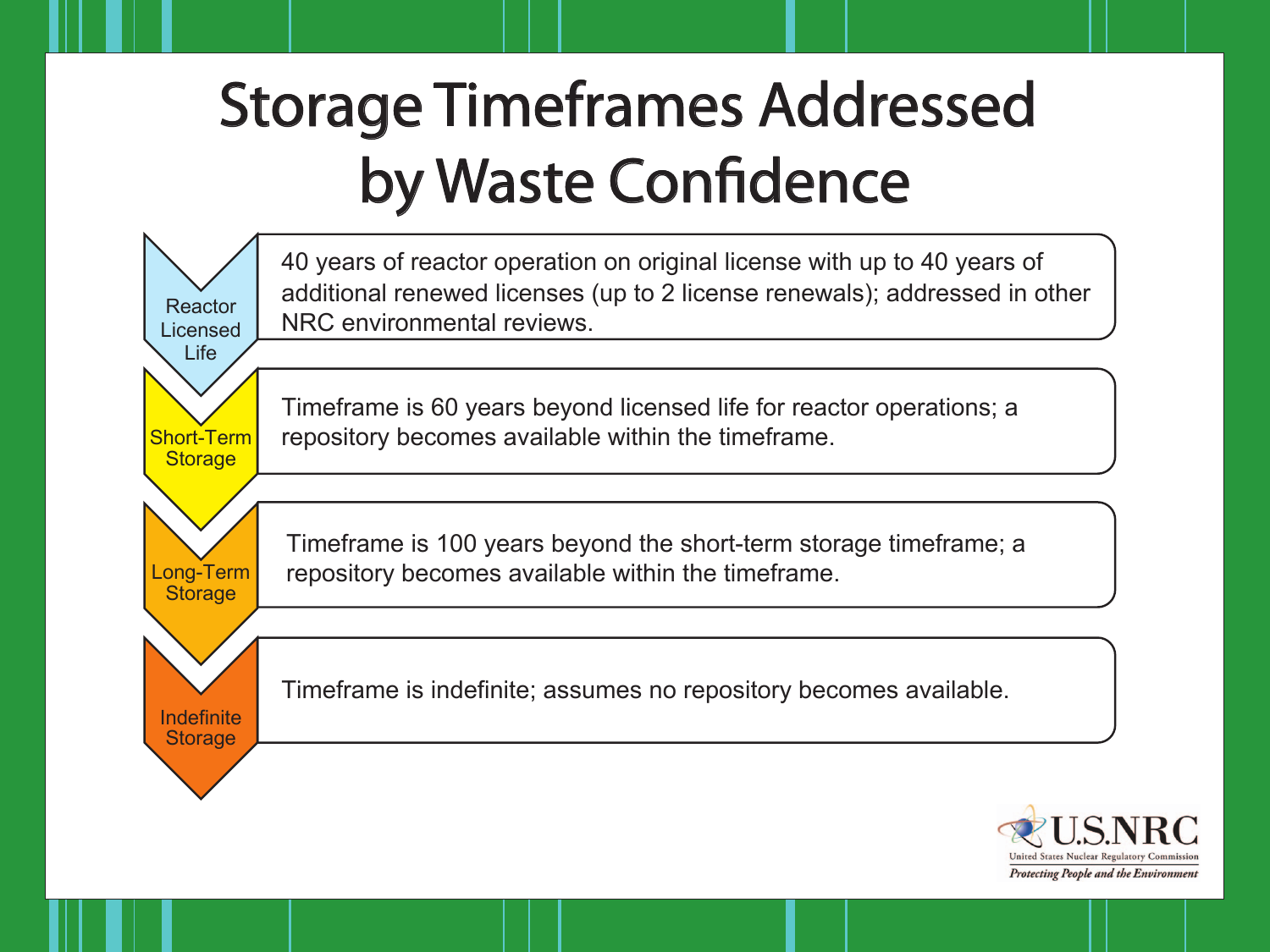

United States Nuclear Regulate Protecting People and the Environment

## Waste Confidence Timeframes